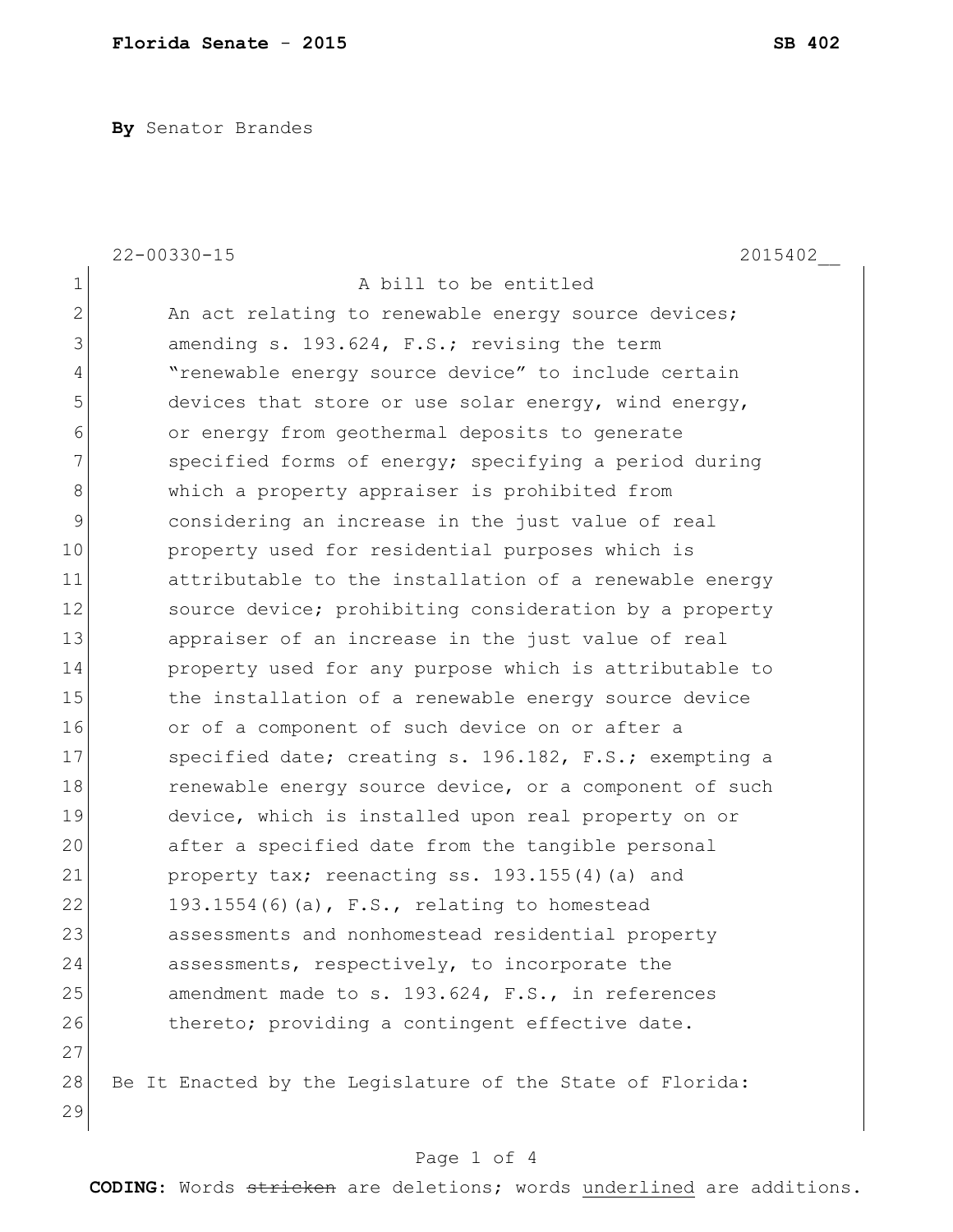|    | $22 - 00330 - 15$<br>2015402                                     |
|----|------------------------------------------------------------------|
| 30 | Section 1. Section 193.624, Florida Statutes, is amended to      |
| 31 | read:                                                            |
| 32 | 193.624 Assessment of real residential property.-                |
| 33 | (1) As used in this section, the term "renewable energy          |
| 34 | source device" means any of the following equipment that         |
| 35 | collects, transmits, stores, or uses solar energy, wind energy,  |
| 36 | or energy derived from geothermal deposits:                      |
| 37 | (a) Solar energy collectors, photovoltaic modules, and           |
| 38 | inverters.                                                       |
| 39 | (b) Storage tanks and other storage systems, excluding           |
| 40 | swimming pools used as storage tanks.                            |
| 41 | (c) Rockbeds.                                                    |
| 42 | (d) Thermostats and other control devices.                       |
| 43 | (e) Heat exchange devices.                                       |
| 44 | (f) Pumps and fans.                                              |
| 45 | (g) Roof ponds.                                                  |
| 46 | (h) Freestanding thermal containers.                             |
| 47 | (i) Pipes, ducts, refrigerant handling systems, and other        |
| 48 | equipment used to interconnect such systems; however, such       |
| 49 | equipment does not include conventional backup systems of any    |
| 50 | type.                                                            |
| 51 | (i) Windmills and wind turbines.                                 |
| 52 | (k) Wind-driven generators.                                      |
| 53 | (1) Power conditioning and storage devices that store or         |
| 54 | use solar energy, wind energy, or energy derived from geothermal |
| 55 | deposits to generate electricity or mechanical forms of energy.  |
| 56 | (m) Pipes and other equipment used to transmit hot               |
| 57 | geothermal water to a dwelling or structure from a geothermal    |
| 58 | deposit.                                                         |

## Page 2 of 4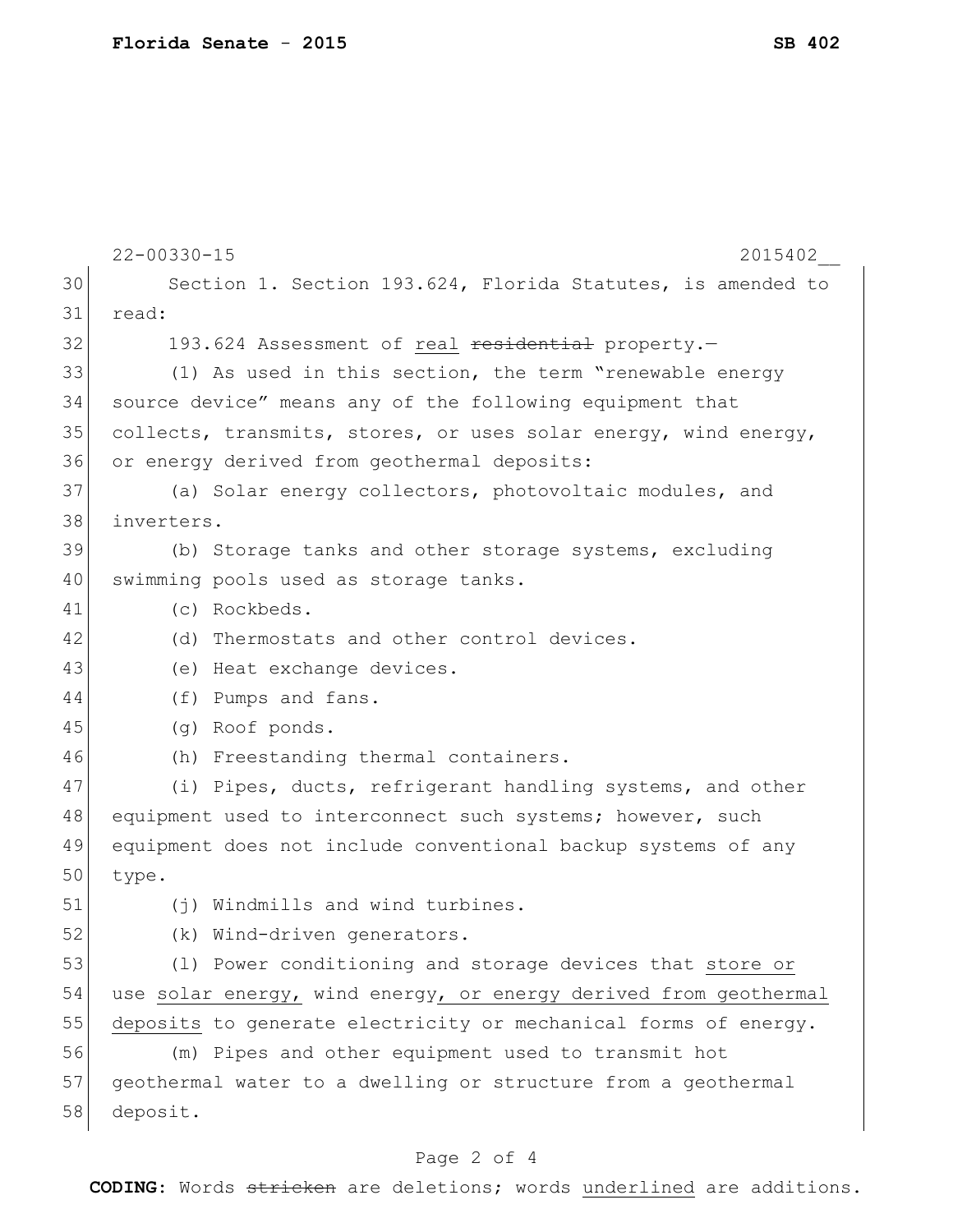|    | $22 - 00330 - 15$<br>2015402                                     |
|----|------------------------------------------------------------------|
| 59 | (2) In determining the assessed value of new and existing        |
| 60 | real property used for:                                          |
| 61 | (a) Residential purposes, an increase in the just value of       |
| 62 | the property attributable to the installation of a renewable     |
| 63 | energy source device between January 1, 2013, and December 31,   |
| 64 | 2016, may not be considered.                                     |
| 65 | (b) $(3)$ Any purpose, an increase in the just value of the      |
| 66 | property attributable This section applies to the installation   |
| 67 | of a renewable energy source device or of a component of such    |
| 68 | device installed on or after January 1, 2017, may not be         |
| 69 | considered January 1, 2013, to new and existing residential real |
| 70 | property.                                                        |
| 71 | Section 2. Section 196.182, Florida Statutes, is created to      |
| 72 | read:                                                            |
| 73 | 196.182 Exemption of renewable energy source devices and         |
| 74 | components.-A renewable energy source device, as defined in s.   |
| 75 | 193.624, or a component of such device, which is installed upon  |
| 76 | real property on or after January 1, 2017, is exempt from the    |
| 77 | tangible personal property tax.                                  |
| 78 | Section 3. For the purpose of incorporating the amendment        |
| 79 | made by this act to section 193.624, Florida Statutes, in a      |
| 80 | reference thereto, paragraph (a) of subsection (4) of section    |
| 81 | 193.155, Florida Statutes, is reenacted to read:                 |
| 82 | 193.155 Homestead assessments.-Homestead property shall be       |
| 83 | assessed at just value as of January 1, 1994. Property receiving |
| 84 | the homestead exemption after January 1, 1994, shall be assessed |
| 85 | at just value as of January 1 of the year in which the property  |
| 86 | receives the exemption unless the provisions of subsection (8)   |
| 87 | apply.                                                           |
|    |                                                                  |

## Page 3 of 4